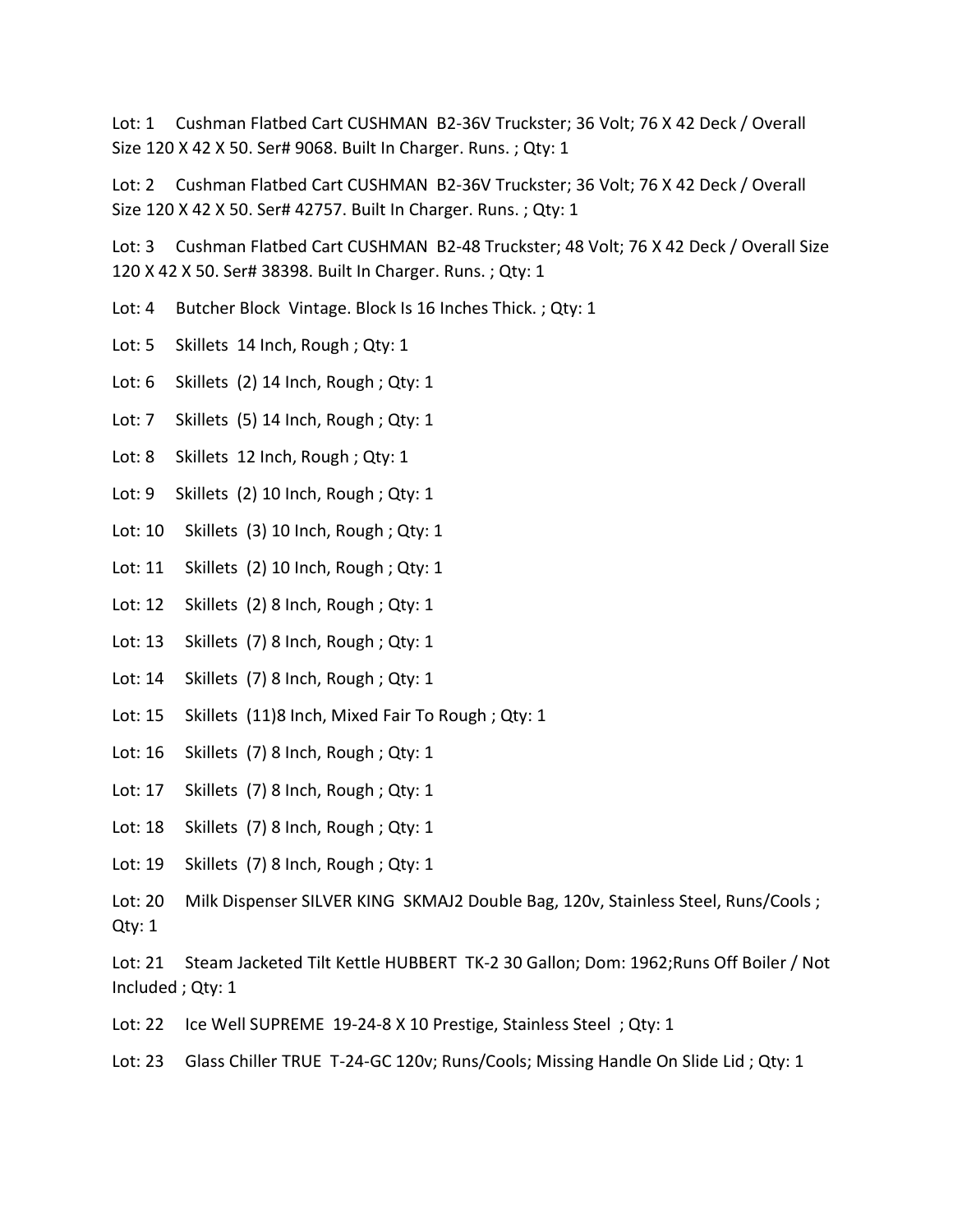Lot: 24 True Equipment Base TRUE TRC B-72 4-Drawer, No Insert Pans, Has Casters/Does Not Roll / But They Are Intact; Runs/Cools ; Qty: 1

Lot: 25 Blast Chiller VICTORY VBC-75 10 Pan Slides, On Casters, 208v/1ph, Runs / Cools. We Do Not Know How To Operate This Unit, But The Compressor Kicked In As Soon As We Plugged It In. ; Qty: 1

Lot: 26 Hobart 20qt Mixer HOBART A200 With Stainless Steel Bowl, Bowl Guard, Whip, Paddle And Dough Hook; Runs In All 3 Speeds ; Qty: 1

Lot: 27 Stainless Steel Mixing Bowl MADE IN USA A20SS 20qt For Hobart ; Qty: 1

Lot: 28 Stainless Steel Mixing Bowl HOBART A200-20 20qt For Hobart ; Qty: 1

Lot: 29 Stainless Steel Mixing Bowl MADE IN USA A20SS 20qt For Hobart ; Qty: 1

Lot: 30 Stainless Steel Mixing Bowl 20qt For Hobart, Not Marked, Brackets Have Been Welded ; Qty: 1

- Lot: 31 Mixer Whip 20qt For Hobart ; Qty: 1
- Lot: 32 Mixer Paddle 20gt For Hobart ; Qty: 1
- Lot: 33 Mixer Paddle HOBART A208 20qt For Hobart ; Qty: 1
- Lot: 34 Stainless Steel Mixing Bowl MADE IN USA A12SSA 12qt For Hobart 20qt Mixer ; Qty: 1
- Lot: 35 Stainless Steel Mixing Bowl MADE IN USA A12SSA 12qt For Hobart 20qt Mixer ; Qty: 1
- Lot: 36 Mixer Whip 12qt For Hobart 20qt Mixer ; Qty: 1
- Lot: 37 Mixer Whip HOBART A200 12qt For Hobart 20qt Mixer, Missing 1 Wire ; Qty: 1
- Lot: 38 Mixer Paddle A20-128 12qt For Hobart 20qt Mixer ; Qty: 1
- Lot: 39 Mixer Paddle A20-128 12qt For Hobart 20qt Mixer ; Qty: 1
- Lot: 40 Mixer Paddle A20-128 12qt For Hobart 20qt Mixer ; Qty: 1
- Lot: 41 Mixer Paddle A20-128 12qt For Hobart 20qt Mixer, Broken Vein ; Qty: 1
- Lot: 42 Stainless Steel Mixing Bowl A40SS 40qt For Hobart Mixer ; Qty: 1
- Lot: 43 Mixer Whip YU YUNG WP-40D1 40qt For Hobart Mixer, Missing 3 Wires ; Qty: 1
- Lot: 44 Mixer Paddle VMLH40B 40qt For Hobart Mixer ; Qty: 1
- Lot: 45 Mixer Paddle ITE-40R 40qt For Hobart Mixer ; Qty: 1
- Lot: 46 Mixer Dough Hook HOBART VMH40E 40qt For Hobart Mixer ; Qty: 1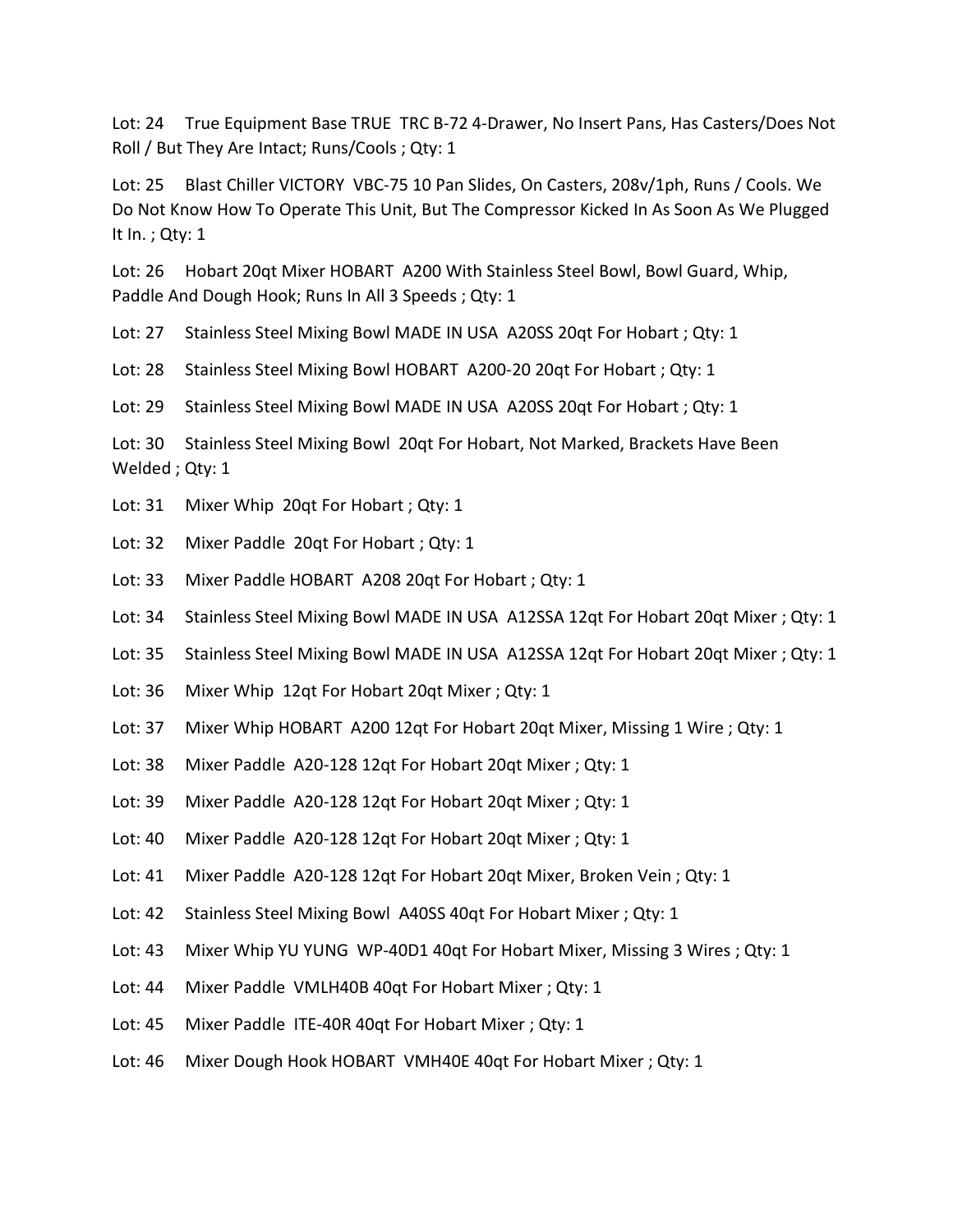Lot: 47 Stainless Steel Mixing Bowl MADE IN USA A-60SS 60qt For Hobart Mixer, Weld In Bottom ; Qty: 1

Lot: 48 Mixer Whip VMLH60 60qt For Hobart Mixer, Missing 6 Wires ; Qty: 1

Lot: 49 Mixer Whip VMLH60D 60qt For Hobart Mixer, Missing 7 Wires ; Qty: 1

Lot: 50 Mixer Dough Hook VMLH60E 60qt For Hobart Mixer ; Qty: 1

Lot: 51 Mixer Bowl Reducing Ring 60qt And 40qt Rings For 80qt Mixer ; Qty: 2

Lot: 52 Stainless Steel Mixing Bowl VML80 80qt For Hobart Mixer ; Qty: 1

Lot: 53 Stainless Steel Mixing Bowl VML80 80qt For Hobart Mixer ; Qty: 1

Lot: 54 Mixer Whip YU YUNG WP80D 80qt For Hobart Mixer ; Qty: 1

Lot: 55 Mixer Whip VMLH80D 80qt For Hobart Mixer, 3 Missing And 1 Broken ; Qty: 1

Lot: 56 VML80D 80qt For Hobart Mixer, 2 Missing And 1 Broken ; Qty: 1

Lot: 57 Mixer Paddle ITW140/80B 80qt For Hobart Mixer ; Qty: 1

Lot: 58 Mixer Dough Hook VML80ED 80qt For Hobart Mixer ; Qty: 1

Lot: 59 Chair Leather With Brass Tacks; Normal Wear; Casters On Front Legs ; Qty: 1

Lot: 60 Chair Leather With Brass Tacks; Normal Wear; Casters On Front Legs; Qty: 1

Lot: 61 Chair Leather With Brass Tacks; Normal Wear; Casters On Front Legs; Leather Pulled Out At Corner Of Arm ; Qty: 1

Lot: 62 Chair Leather With Brass Tacks; Shows Wear; Wood Trim ; Qty: 1

Lot: 63 Chair Leather With Brass Tacks; Shows Wear; Wood Trim; Qty: 1

Lot: 64 Ottoman Leather With Brass Tacks And Fabric Top With Tears ; Qty: 1

Lot: 65 Ottoman Leather With Brass Tacks And Fabric Top With Tears ; Qty: 1

Lot: 66 Chair Leather And Patterned Upholstery Armchair With Wood; Fabric Has Wear; 2 Coordinated Throw Pillows ; Qty: 1

Lot: 67 Chair Leather And Patterned Upholstery Armchair With Wood; Fabric Has Wear; 2 Coordinated Throw Pillows ; Qty: 1

Lot: 68 Ottoman Upholstered With Brass Tacks And Wood Legs; Fabtic Has Wear ; Qty: 1

Lot: 69 Chair Blue Velvet Upholstered Armchair With Brass Tacks; Normal Wear ; Qty: 1

Lot: 70 Chair Blue Velvet Upholstered Armchair With Brass Tacks; Normal Wear ; Qty: 1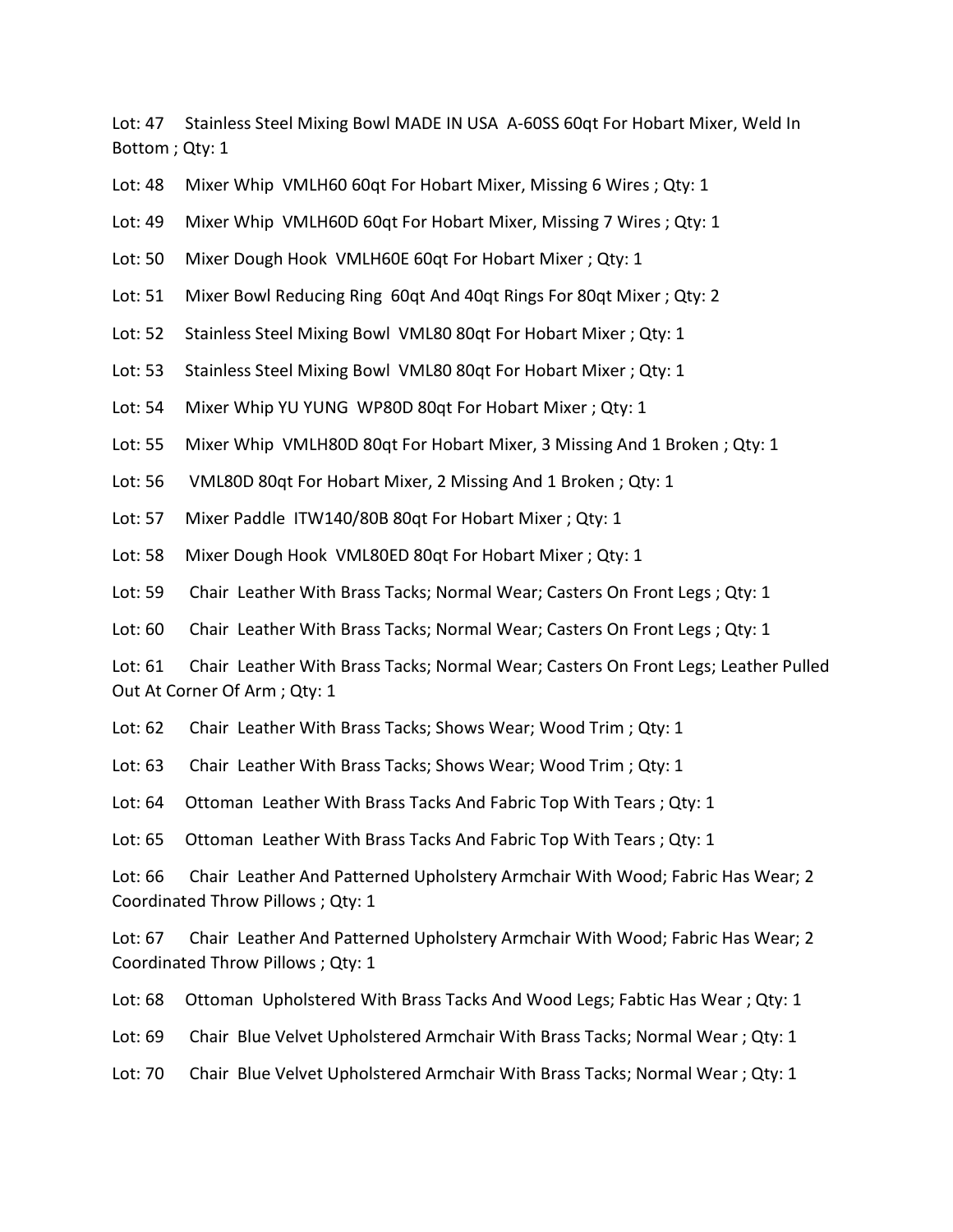Lot: 71 Chair Blue Velvet Upholstered Armchair With Brass Tacks; Normal Wear; Crack In Arm ; Qty: 1

Lot: 72 Chair Side Chair With Leather Seat And Upholstered Back; Turned Wood Legs ; Qty: 4

Lot: 73 Ottoman Upholstered With Brass Tacks And Wood Legs ; Qty: 1

Lot: 74 Ottoman Upholstered With Brass Tacks And Wood Legs ; Qty: 1

Lot: 75 Ottoman Leather And Striped Fabric Upholstery, Wood Feet With Casters, Normal Wear ; Qty: 1

Lot: 76 Ottoman Leather And Striped Fabric Upholstery, Wood Feet With Casters, Normal Wear; Sticker Will Come Off With Liquid ; Qty: 1

Lot: 77 Ottoman Leather And Striped Fabric Upholstery, Round, Tufted Top, Wood Feet, Normal Wear ; Qty: 1

Lot: 78 Ottoman Brown Vinyl With Round Wood Base Trim And Feet; Photo Is Of A Used Ottoman / New In The Box ; Qty: 1

Lot: 79 Ottoman Brown Vinyl With Round Wood Base Trim And Feet; Normal Wear ; Qty: 1

Lot: 80 Ottoman Brown Vinyl With Round Wood Base Trim And Feet; Normal Wear ; Qty: 1

Lot: 81 Ottoman Brown Vinyl With Round Wood Base Trim And Feet; Normal Wear ; Qty: 1

Lot: 82 Sofa THOMASVILLE Blue Leather With Wood Legs, Normal Wear; Qty: 1

Lot: 83 Chair Wood Arm Chair With Leather Look Seat And Woven Back ; Qty: 1

Lot: 84 Chair Wood Side Chair With Upholstered Seat And Woven Back ; Qty: 1

Lot: 85 Nightstand Single Drawer With Glass Insert On Top; Qty: 1

Lot: 86 Nightstand Single Drawer, Missing Glass Insert On Top; Qty: 1

Lot: 87 Nightstand Single Drawer, Missing Glass Insert On Top; Qty: 1

Lot: 88 Nightstand Single Drawer, Missing Glass Insert On Top; Qty: 1

Lot: 89 Nightstand Single Drawer, Missing Glass Insert On Top; Qty: 1

Lot: 90 Nightstand Single Drawer, Missing Glass Insert On Top; Qty: 1

Lot: 91 Nightstand Single Drawer, Missing Glass Insert On Top; Qty: 1

Lot: 92 End Table Single Drawer, Inlay, Show Wear And Wood Scarring ; Qty: 2

Lot: 93 End Table Wood With Inlay, Heavy Wear And Scarring ; Qty: 1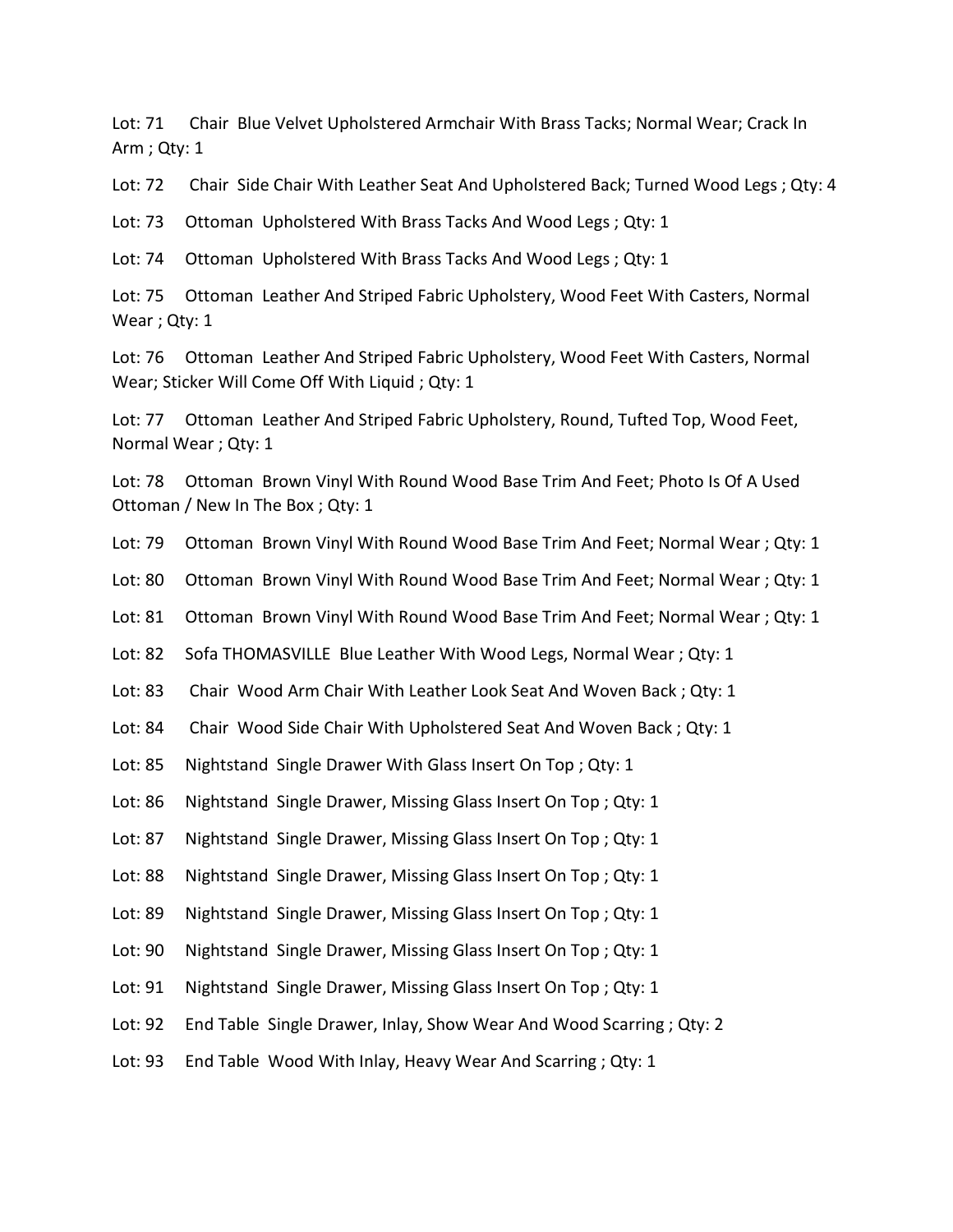Lot: 94 End Table 2-Drawer Wood, Missing One Pull On Bottom Drawer, Some Wear And Scratches ; Qty: 1

Lot: 95 Metal Book Shelf Black, 4-Shelf ; Qty: 1

Lot: 96 Patio Table DECOR AMERICANA Black Painted Wood Slat, Wear And Paint Loss As Pictured ; Qty: 2

Lot: 97 Patio Table DECOR AMERICANA Black Painted Wood Slat, Wear And Paint Loss As Pictured ; Qty: 2

Lot: 98 Patio Table DECOR AMERICANA Black Painted Wood Slat, Wear And Paint Loss As Pictured ; Qty: 2

Lot: 99 Patio Table DECOR AMERICANA Black Painted Wood Slat, Wear And Paint Loss As Pictured ; Qty: 2

Lot: 100 Patio Table DECOR AMERICANA Black Painted Wood Slat, Wear And Paint Loss As Pictured ; Qty: 2

Lot: 101 Patio Table DECOR AMERICANA Black Painted Wood Slat, Wear And Paint Loss As Pictured ; Qty: 2

Lot: 102 Card Table MADE IN USA Wood 4-Drawer Octagonal, Leather Inlay On Top, Some Finish Wear And Scratches, Missing 1 Of The Drawer Pulls ; Qty: 1

Lot: 103 Card Table MADE IN USA Wood 4-Drawer Octagonal, Leather Inlay On Top, Some Finish Wear And Scratches ; Qty: 1

Lot: 104 Chair Side Chair With Pale Green Sueded Leather Seat And Back, Need Cleaning ; Qty: 4

Lot: 105 Chair Side Chair With Pale Green Sueded Leather Seat And Back, Need Cleaning ; Qty: 4

Lot: 106 Chair Side Chair With Pale Green Sueded Leather Seat And Back, Need Cleaning; Qty: 3

Lot: 107 Leather Club Chairs Apple Green, Show Some Wear And Scarring / Need Cleaned, See Photos ; Qty: 1

Lot: 108 Leather Club Chairs Apple Green, Show Some Wear And Scarring / Need Cleaned, See Photos ; Qty: 1

Lot: 109 Leather Club Chairs Apple Green, Show Some Wear And Scarring / Need Cleaned, See Photos ; Qty: 1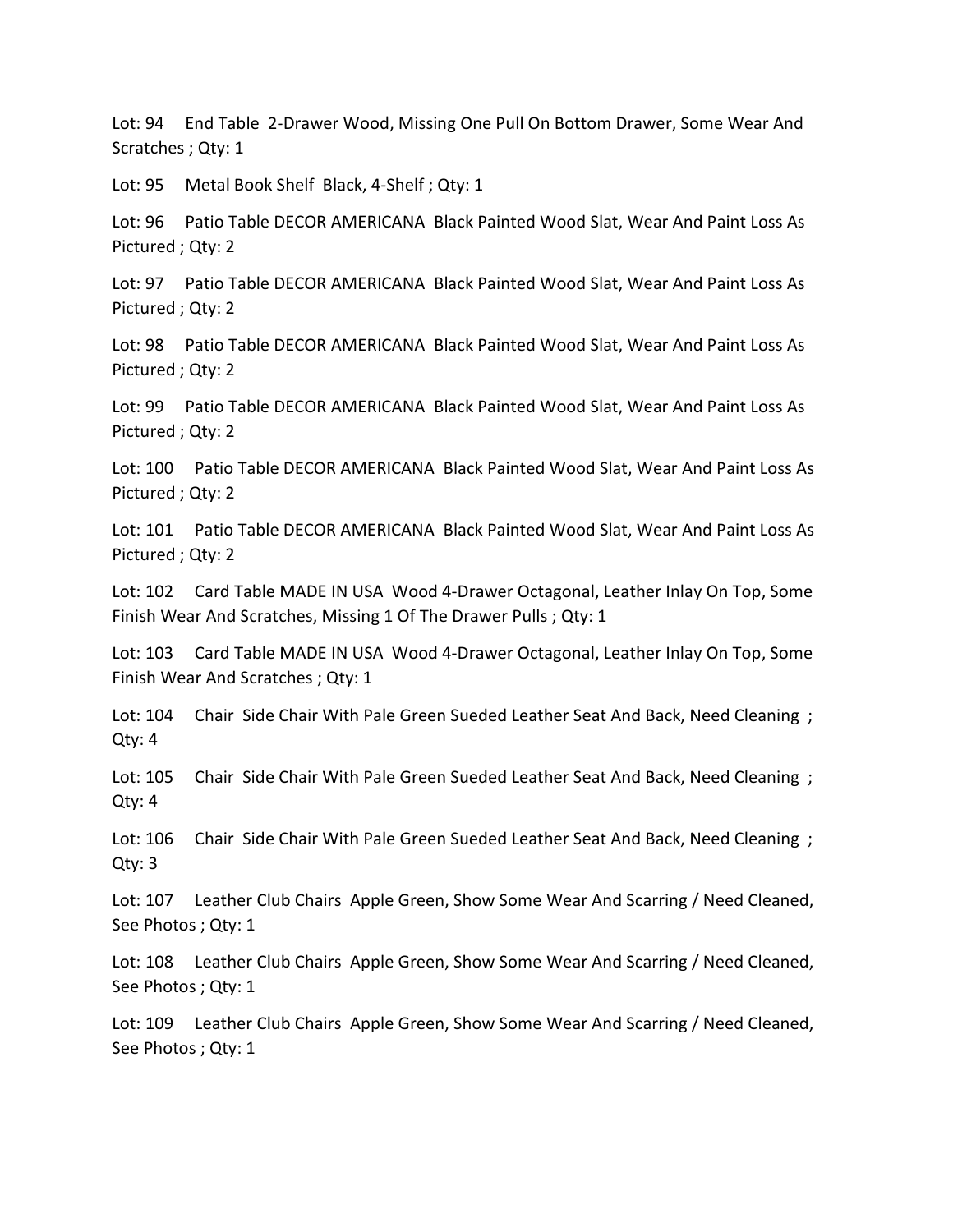Lot: 110 Leather Club Chairs Apple Green, Show Some Wear And Scarring / Need Cleaned, See Photos ; Qty: 1

Lot: 111 Leather Armchair Brown Leather With Wood Arms And Base Trim, Brass Tacks, Some Wear And Scratches / Needs Cleaned ; Qty: 1

Lot: 112 Leather Armchair Brown Leather With Wood Arms And Base Trim, Brass Tacks, Some Wear And Scratches / Needs Cleaned ; Qty: 1

Lot: 113 Sofa MADE IN USA Upholstered Sofa, Carved Wood Legs And Finials, 5 Coordinated Throw Pillows, Shows Signs Of Wear On Fabric And Wood ; Qty: 1

Lot: 114 Sofa MADE IN USA Upholstered Sofa, Carved Wood Legs And Finials, 6 Coordinated Throw Pillows, Shows Signs Of Wear On Fabric And Wood ; Qty: 1

Lot: 115 Granite Top Console Guest Room Console, Green, 2 Door With 3 Drawer, Built In Power / Video Strip, Normal Wear / Very Heavy ; Qty: 1

Lot: 116 Granite Top Console Guest Room Console, Green, 2 Door With 3 Drawer, Built In Power / Video Strip, Normal Wear / Very Heavy ; Qty: 1

Lot: 117 Granite Top Console Guest Room Console, Green, 2 Door With 3 Drawer, Built In Power / Video Strip, Normal Wear / Very Heavy ; Qty: 1

Lot: 118 Granite Top Console Guest Room Console, Green, 2 Door, Built In Power / Video Strip, Normal Wear / Very Heavy ; Qty: 1

Lot: 119 Granite Top Console Guest Room Console, Green, 2 Door, Built In Power / Video Strip, Normal Wear / Very Heavy ; Qty: 1

Lot: 120 Granite Top Console Guest Room Console, Green, 2 Door, Built In Power / Video Strip, Normal Wear / Very Heavy ; Qty: 1

Lot: 121 Sectional Sofa MADE IN USA 3 Pc With Right Hand Full Sleeper Bed; Meaurement As Placed: 123 X 95 X 44 X 37; Tan Corduroy Fabric With 3 Patterned Throw Pillows. Normal Wear / Some Staining. Sleeper: 79 X 44 X 37; Corner: 44 X 44 X 37 And Loveseat: 51 X 44 X 37 ; Qty: 1

Lot: 122 Sectional Sofa MADE IN USA 3 Pc With Left Hand Full Sleeper Bed; Meaurement As Placed: 123 X 95 X 44 X 37; Tan Corduroy Fabric With 3 Patterned Throw Pillows. Normal Wear / Some Staining. Sleeper: 79 X 44 X 37; Corner: 44 X 44 X 37 And Loveseat: 51 X 44 X 37 ; Qty: 1

Lot: 123 Sectional Sofa MADE IN USA 3 Pc With Right Hand Full Sleeper Bed; Meaurement As Placed: 123 X 95 X 44 X 37; Tan Corduroy Fabric With 3 Patterned Throw Pillows. Normal Wear / Some Staining. Sleeper: 79 X 44 X 37; Corner: 44 X 44 X 37 And Loveseat: 51 X 44 X 37 ; Qty: 1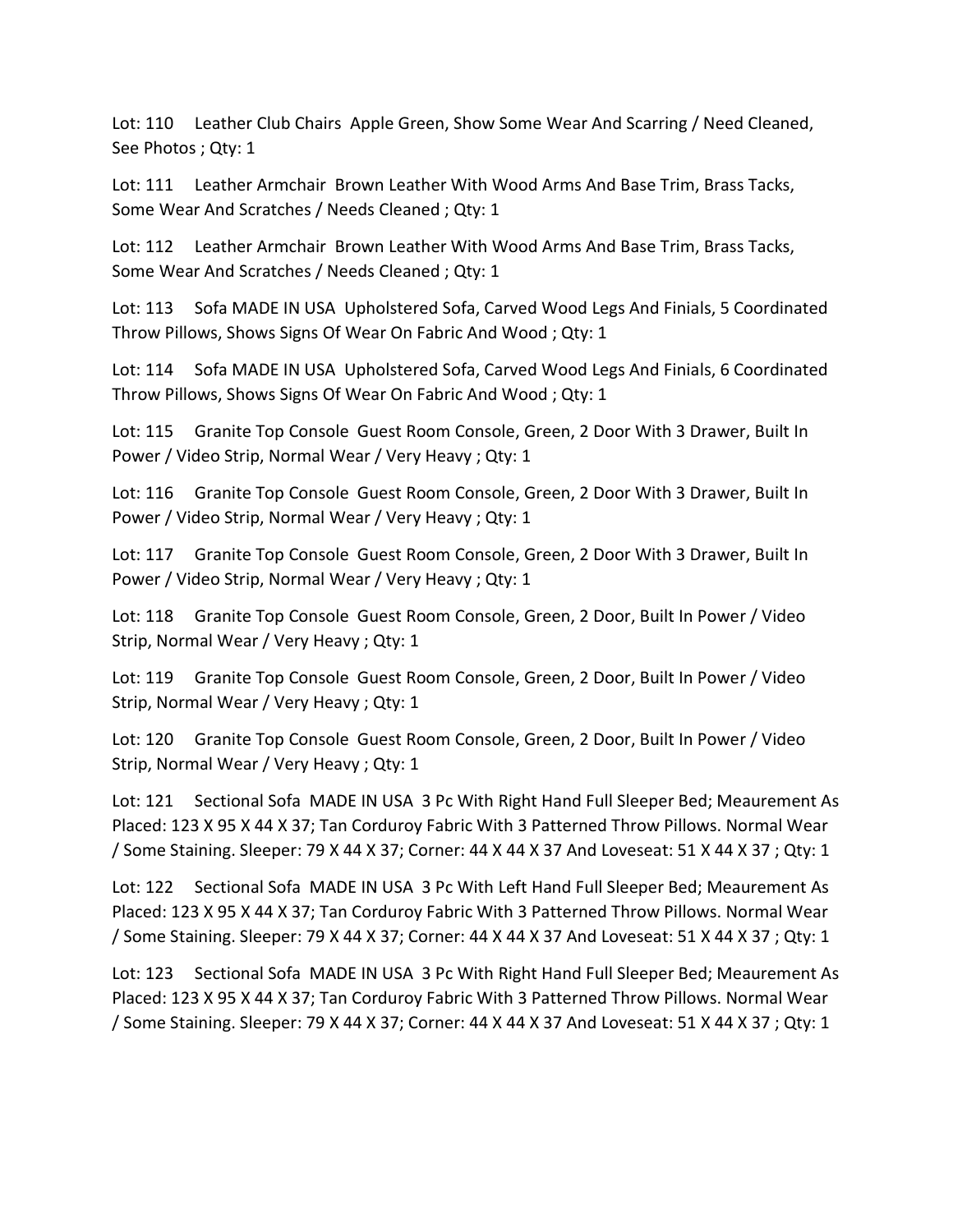Lot: 124 Sectional Sofa MADE IN USA 3 Pc With Right Hand Full Sleeper Bed; Meaurement As Placed: 123 X 95 X 44 X 37; Tan Corduroy Fabric With 3 Patterned Throw Pillows. Normal Wear / Some Staining. Sleeper: 79 X 44 X 37; Corner: 44 X 44 X 37 And Loveseat: 51 X 44 X 37 ; Qty: 1

Lot: 125 Sectional Sofa MADE IN USA 3 Pc With Left Hand Full Sleeper Bed; Meaurement As Placed: 123 X 95 X 44 X 37; Tan Corduroy Fabric With 3 Patterned Throw Pillows. Normal Wear / Some Staining. Sleeper: 79 X 44 X 37; Corner: 44 X 44 X 37 And Loveseat: 51 X 44 X 37 ; Qty: 1

Lot: 126 Sectional Sofa MADE IN USA 2 Pc (Missing Corner Poece) With Left End Full Sleeper Bed; Meaurement As Placed: 130 X 44 X 37; Tan Corduroy Fabric With 4 Patterned Throw Pillows. Normal Wear / Some Staining. Sleeper: 79 X 44 X 37 And Loveseat: 51 X 44 X 37 ; Qty: 1

Lot: 127 Patio Table And Chairs BROWN JORDAN 5 Ft Glass Top Table On Aluminum Frame With Umbrella Hole, 6 Aluminum Chairs With Arms. Chairs Are 22 X 20 X 36 With No Cushions. Some Wear And Paint Loss On Table Frame And Chairs ; Qty: 1

Lot: 128 Patio Table And Chairs BROWN JORDAN 5 Ft Glass Top Table On Aluminum Frame With Umbrella Hole, 6 Aluminum Chairs With Arms. Chairs Are 22 X 20 X 36. Some Wear And Paint Loss On Table Frame And Chairs ; Qty: 1

Lot: 129 Patio Table And Chairs BROWN JORDAN 5 Ft Glass Top Table On Aluminum Frame With Umbrella Hole, 6 Aluminum Chairs With Arms. Chairs Are 22 X 20 X 36. Some Wear And Paint Loss On Table Frame And Chairs. Representative Photo / Condition Of Units Is The Same.; Qty: 1

Lot: 130 Patio Table And Chairs BROWN JORDAN 5 Ft Glass Top Table On Aluminum Frame With Umbrella Hole, 6 Aluminum Chairs With Arms. Chairs Are 22 X 20 X 36. Some Wear And Paint Loss On Table Frame And Chairs. Representative Photo / Condition Of Units Is The Same.; Qty: 1

Lot: 131 Patio Chairs BROWN JORDAN Set Of 4 Chairs, Aluminum, Some Paint Loss. ; Qty: 1

Lot: 132 Patio Chairs BROWN JORDAN Set Of 4 Chairs, Aluminum, Some Paint Loss. ; Qty: 1

Lot: 133 Patio Table Frame BROWN JORDAN Aluminum Frame Only, No Glass. This Frame Is Twisted So One Foot Is Off The Ground. ; Qty: 1

Lot: 134 Patio Table Frame BROWN JORDAN Aluminum Frame Only, No Glass. Some Paint Loss. ; Qty: 1

Lot: 135 Patio Table Frame BROWN JORDAN Aluminum Frame Only, No Glass. Some Paint Loss.; Qty: 1

Lot: 136 Patio Side Table BROWN JORDAN Square Glass Top, Some Paint Loss. ; Qty: 1

Lot: 137 Patio Side Table BROWN JORDAN Square Glass Top, Some Paint Loss. ; Qty: 1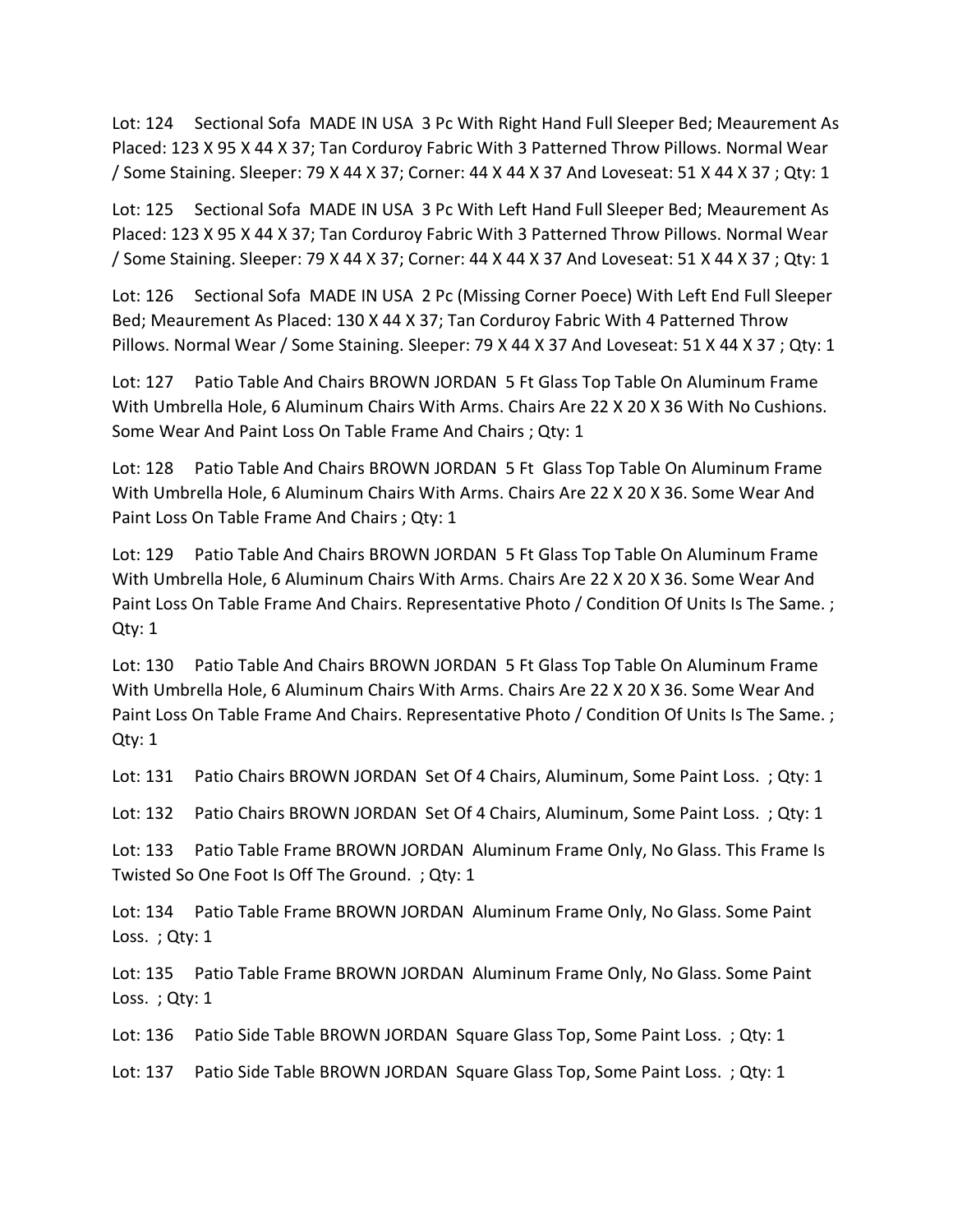Lot: 138 Patio Chairs BROWN JORDAN Set Of 3 Chairs, Aluminum, Lower / Wide Seat Frame Style, Some Paint Loss. ; Qty: 1

Lot: 139 Carpet Padding TREDMOR 2568New. Sponge Cushion Carpet Pad, 54 Inch Wide; 30 Square Yards Per Roll. ; Qty: 4

Lot: 140 Carpet Pad BERBER MASTER/ CONTRACT MASTER BV0147 New, Sponge Cushion Pad, 54 Inch Wide X 40ft. 20 Square Yards Per Roll. ; Qty: 18

Lot: 141 Carpet Pad BERBER MASTER/ CONTRACT MASTER BV0147 New. Sponge Cushion Pad. 54 Inch Wide X 40ft. 20 Square Yards Per Roll. ; Qty: 9

Lot: 142 Carpet Pad BERBER MASTER/ CONTRACT MASTER BV0147 New, Sponge Cushion Pad, 54 Inch Wide X 40ft. 20 Square Yards Per Roll. ; Qty: 7

Lot: 143 Carpet Pad BERBER MASTER/ CONTRACT MASTER BV0147 New, Sponge Cushion Pad, 54 Inch Wide X 40ft. 20 Square Yards Per Roll. ; Qty: 6

Lot: 144 Carpet Pad BERBER MASTER/ CONTRACT MASTER BV0147 New, Sponge Cushion Pad, 54 Inch Wide X 40ft. 20 Square Yards Per Roll. ; Qty: 10

Lot: 145 Carpet Pad BERBER MASTER/ CONTRACT MASTER BV0147 New, Sponge Cushion Pad, 54 Inch Wide X 40ft. 20 Square Yards Per Roll. ; Qty: 8

Lot: 146 Carpet Pad MIXED New, Sponge Cushion Pad In 54 Inch Wide. Partials. Sold As One Lot. ; Qty: 1

Lot: 147 King Bed Foundation LEMOYNE SLEEPER New Box Foundation. Sold As A Pair For One King Mattress. Used Pair Included At No Charge. ; Qty: 3

Lot: 148 King Bed Foundation LEMOYNE SLEEPER New Box Foundation. Sold As A Pair For One King Mattress. ; Qty: 3

Lot: 149 Vinyl Wallcovering OMNOVA SOLUTIONS Commercial Roll Wallcovering, 54 Inch Wide; 45 Square Yards Per Roll. Color: Metro Gold. ; Qty: 13

Lot: 150 Aluminum Stands New, For Mounting Televisions. ; Qty: 7

Lot: 151 Aluminum Stands New, For Mounting Televisions. ; Qty: 7

Lot: 152 Hotel Ice Buckets MONASTERY HILL BINDERY 14 Buckets, Vinyl Exterior, Plastic Inside. ; Qty: 1

Lot: 153 Hotel Ice Buckets MONASTERY HILL BINDERY 14 Buckets, Vinyl Exterior, Plastic Inside. ; Qty: 1

Lot: 154 Wastebaskets Lot Of 28 Metal (Stainless? - Unsure) With Removable Plastic Insert ; Qty: 1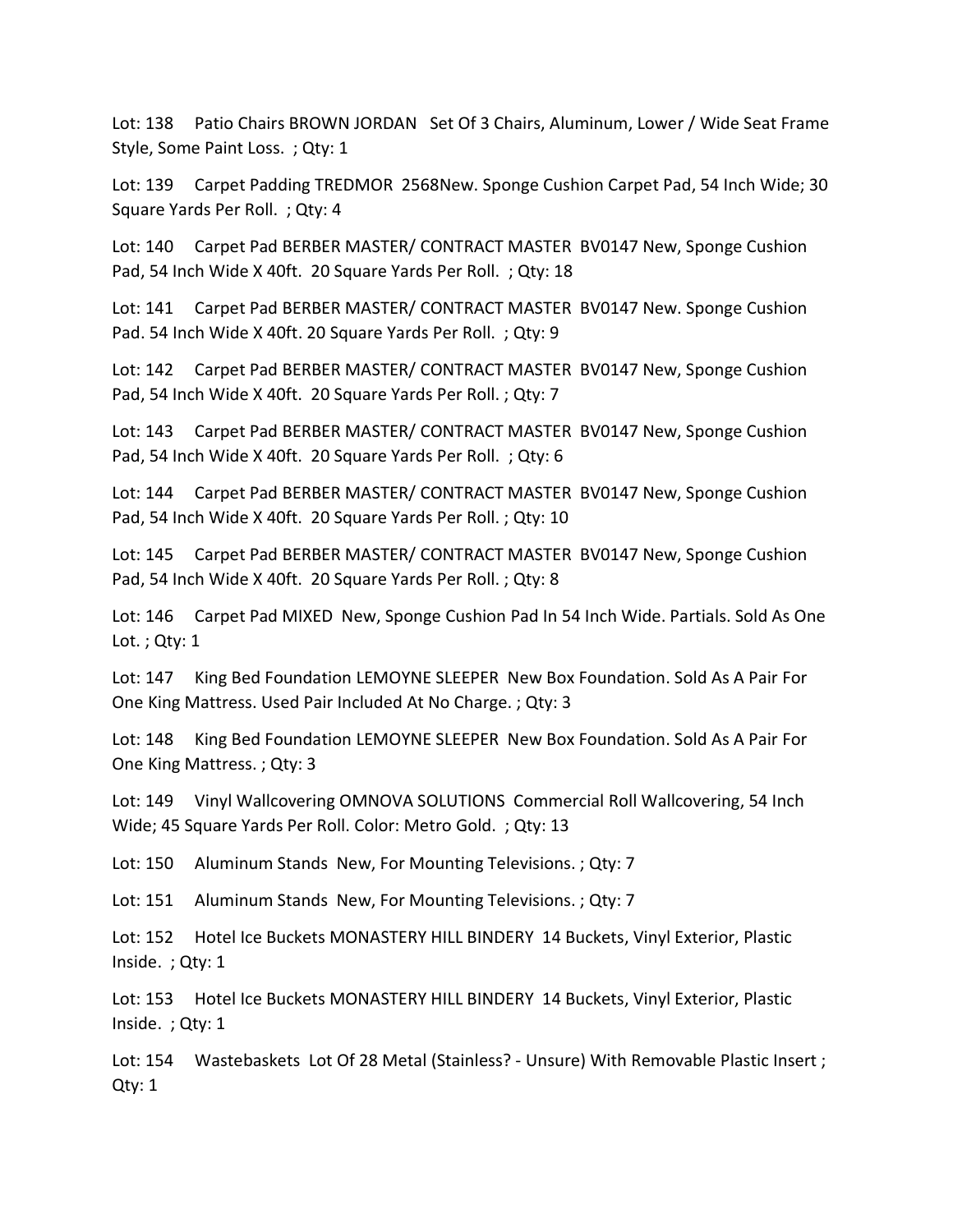- Lot: 155 Tissue Box Cover Lot Of 35 Stainless Covers For Standard Tissue Box ; Qty: 1
- Lot: 156 Tissue Box Cover Lot Of 34 Stainless Covers For Standard Tissue Box ; Qty: 1
- Lot: 157 Stainless Cup With Lid Lot Of 42 Stainless Cups With Lids For Bathroom. ; Qty: 1
- Lot: 158 Soap Dishes Lot Of 102 Metal Soap Dish On Raised Foot ; Qty: 1
- Lot: 159 Metal Soap Dishes Lot Of 18 Stainless Soap Dish On Raised Foot ; Qty: 1
- Lot: 160 Toothbrush Holder Lot Of 20 Stainless 2 Piece Holder ; Qty: 1
- Lot: 161 Toothbrush Holder Lot Of 28 Open Pedestal Style ; Qty: 1
- Lot: 162 Metal Cup And Lid Lot Of 20 Cast Metal Cup And Lid ; Qty: 1
- Lot: 163 Metal Tray Lot Of 19 Bathroom Organizer Tray ; Qty: 1
- Lot: 164 Metal Tray Lot Of 58 Organizer Trays ; Qty: 1
- Lot: 165 Table Lamp Brass Look Casting On Wood Base, No Shades.; Qty: 10

Lot: 166 Leather Look Trays Pallet Of Various Sizes And Types Of Trays For Hotel Rooms, Some New. See Pictures. ; Qty: 1

Lot: 167 Mirrors Bathroom Mirrors, Lot With (4) Flat Wall 18 X 36, (2) Handicap 24 X 36; Qty: 1

Lot: 168 Modular Office Dividers STEELCASE Lot Of 6 Pallets. Includes Approximately 39 Structural Panels 64 X 39 Plus 6 Glass Corner Panels And A Couple Glass Slider Panels Of Some Type. No Apparent Hardware. ; Qty: 1

Lot: 169 Modular Office Components 6 Pallets Of Gray Trim Parts Include Desk Tops, Files, Shelves, Hardware, Few Panels ; Qty: 1

Lot: 170 Folding Chairs 8 Metal Folding Chairs In Green Or Blue. Dirty. ; Qty: 1

Lot: 171 Carpet Squares Commercial Grade. Approximately 180 Pieces, About 80 Square Yards. 3 Different Coordinated Prints. See Pictures. Never Installed / New. ; Qty: 1

Lot: 172 Table And Chair Set SAVANNAH DUNE 3 Ft Square Metal Table And 3 Chairs In Ancient Earth. Not Assembled. Not Sure If It Is Complete. ; Qty: 1

Lot: 173 Fish R Jumpin BOB'S SPACE RACERS Bases Only For Game 120 Volt. ; Qty: 2

Lot: 174 Fish R Jumpin BOB'S SPACE RACERS Bases Only For Game 120 Volt. ; Qty: 2

Lot: 175 Table Tops Lot Of 6 Wood Tops (Only), Bullnose, Finish Loss / Wear ; Qty: 1

Lot: 176 Table Tops Lot Of 6 Wood Tops, Bullnose, Finish Loss / Wear ; Qty: 1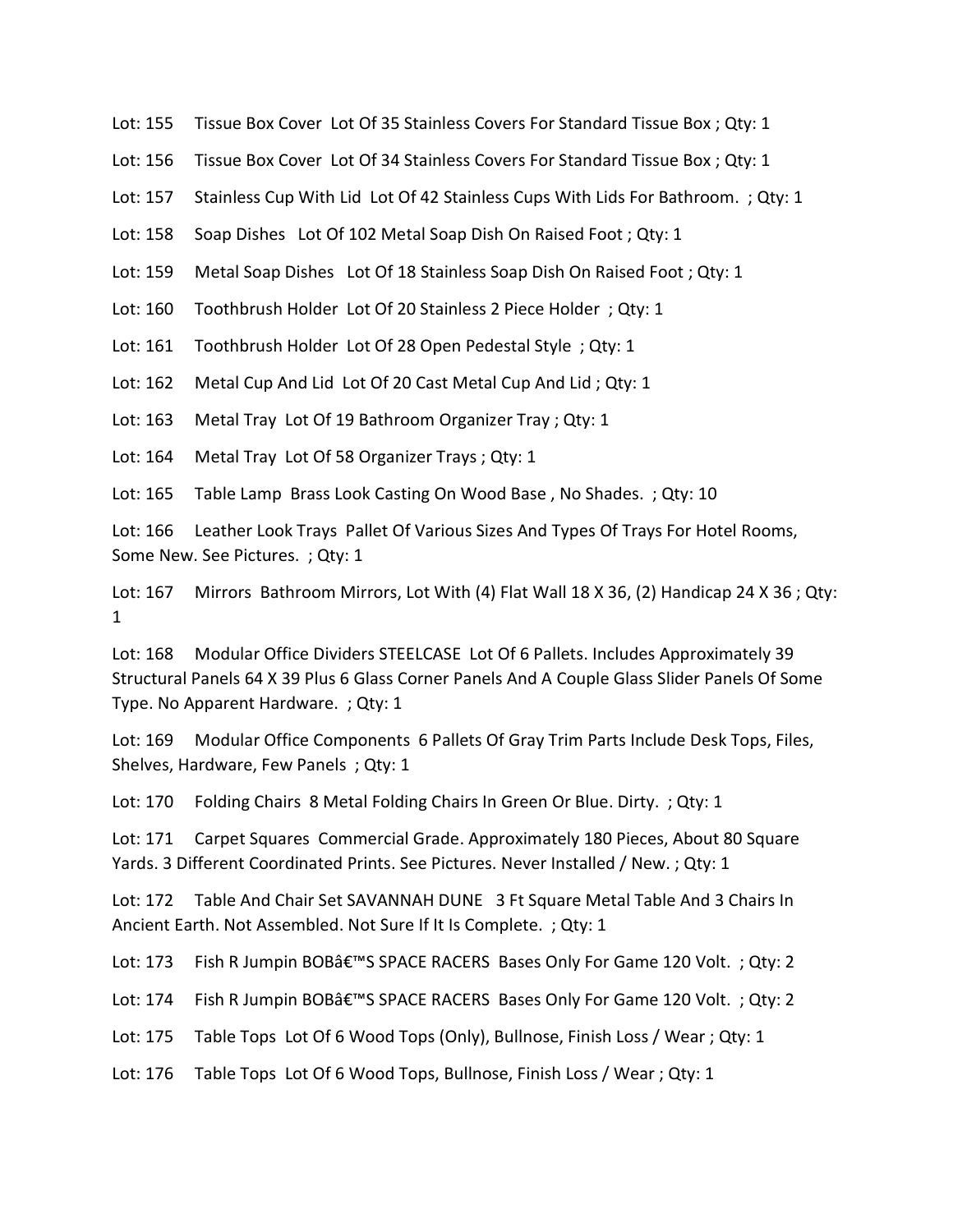Lot: 177 Bathroom Stall Dividers 2 Pallets Of Polymer Type Divider Panels With Mounting Hardware Including Hinges, Latches, Etc And 4 Handicap Rails. ; Qty: 1

Lot: 178 Headboards Wall Mounted, Wood Framed With Tan Vinyl Padded Insert, Brass Tacks. Condition Will Vary. (7) King. ; Qty: 7

Lot: 179 Headboards Wall Mounted, Wood Framed With Tan Vinyl Padded Insert, Brass Tacks. Condition Will Vary. (2) Full And (11) Queen ; Qty: 11

Lot: 180 Headboards Wall Mounted, Wood Framed With Tan Vinyl Padded Insert, Brass Tacks. Condition Will Vary. (6) King And (6) Queen ; Qty: 12

Lot: 181 Headboards Wall Mounted, Wood Framed With Tan Vinyl Padded Insert, Brass Tacks. Condition Will Vary. (2) King And (12) Queen ; Qty: 14

Lot: 182 Headboards Wall Mounted, Wood Framed With Tan Vinyl Padded Insert, Brass Tacks. Condition Will Vary. (10) Queen ; Qty: 10

Lot: 183 Headboards Wall Mounted, Wood Framed With Tan Vinyl Padded Insert, Brass Tacks. Condition Will Vary. (4) King And (3) Queen ; Qty: 7

Lot: 184 Pillow Shams New In The Box With New Pillows, Queen, Lot Of 12; Qty: 1

Lot: 185 Throw Pillows New In The Box With Securing Straps, Approximately 50 Pieces ; Qty: 1

Lot: 186 Pillow Shams New In The Box With New Pillows, Queen, Lot Of 20 ; Qty: 1

Lot: 187 Pillow Shams New In The Box With New Pillows, Queen, Lot Of Approximately 20 Pieces ; Qty: 1

Lot: 188 Pillow Shams New In The Box With New Pillows, Queen, Lot Of Approximately 20 Pieces ; Qty: 1

Lot: 189 Pillow Shams New In The Box With New Pillows, Queen, Lot Of Approximately 20 Pieces ; Qty: 1

Lot: 190 Throw Pillows New In The Box, Woodside Cottages At The Hotel Hershey, Approximately 12 Pieces. Mixed Logo Styles In Box / Do Not Have Count Of Each ; Qty: 1

Lot: 191 Throw Pillows New In The Box, Woodside Cottages At The Hotel Hershey, Approximately 12 Pieces. Mixed Logo Styles In Box / Do Not Have Count Of Each ; Qty: 1

Lot: 192 Throw Pillows New In The Box, Woodside Cottages At The Hotel Hershey, Approximately 11 Pieces. Mixed Logo Styles In Box / Do Not Have Count Of Each ; Qty: 1

Lot: 193 Throw Pillows New In The Box, Woodside Cottages At The Hotel Hershey, Approximately 12 Pieces. Mixed Logo Styles In Box / Do Not Have Count Of Each ; Qty: 1